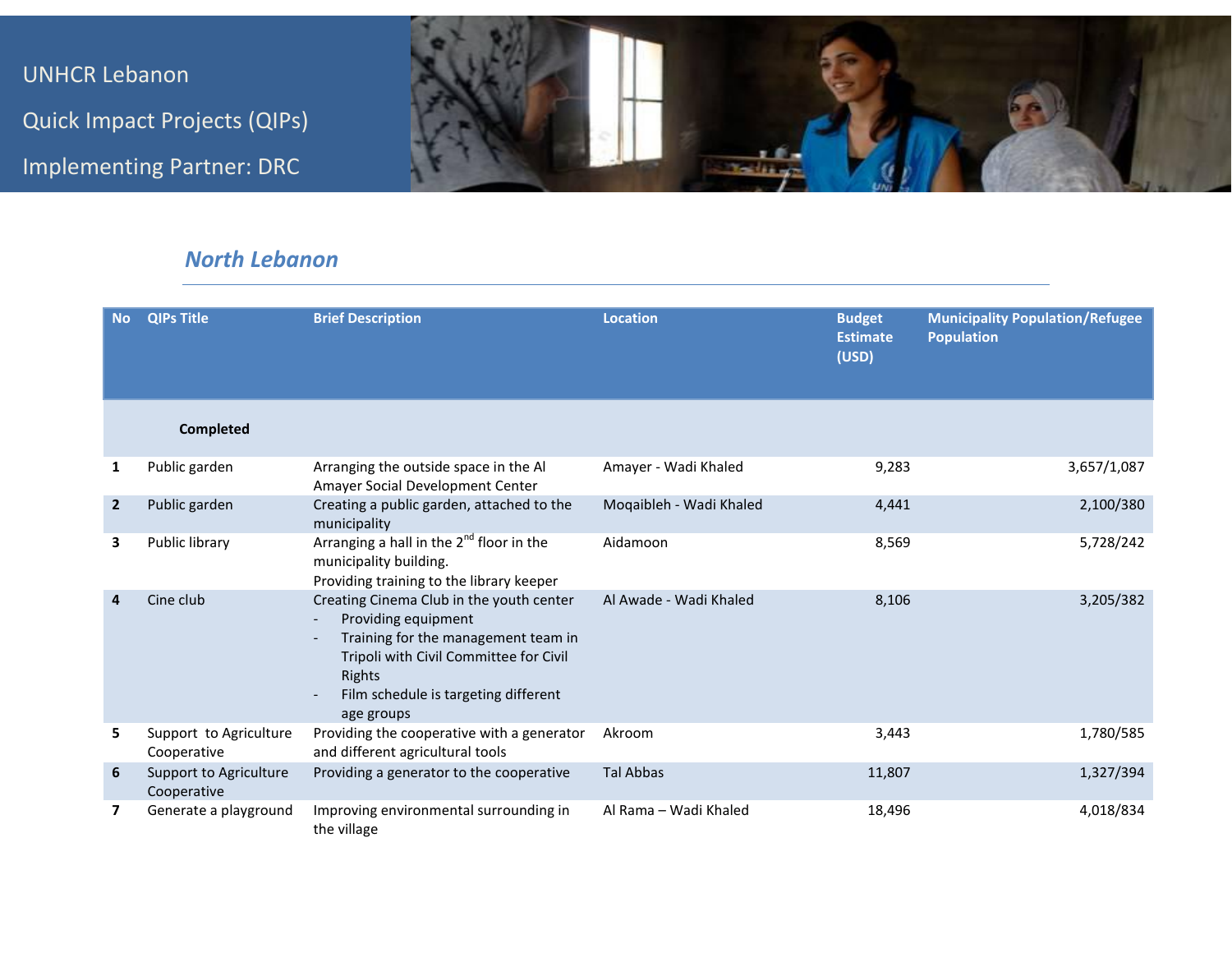| <b>No</b> | <b>QIPs Title</b>                                 | <b>Brief Description</b>                                                                                                                        | <b>Location</b>                              | <b>Budget</b><br><b>Estimate</b><br>(USD) | <b>Municipality Population/Refugee</b><br><b>Population</b> |
|-----------|---------------------------------------------------|-------------------------------------------------------------------------------------------------------------------------------------------------|----------------------------------------------|-------------------------------------------|-------------------------------------------------------------|
|           |                                                   | Providing recreational space                                                                                                                    |                                              |                                           |                                                             |
| 8         | <b>Support Social</b><br>Development Center       | Providing a generator to the center to<br>improve the medical services                                                                          | Qarha (Red Zone)                             | 9362                                      | 2,018/11                                                    |
| 9         | Support to Bebnin<br><b>Fishermen Cooperative</b> | Constructing protective glass wall around<br>the fish market<br>Rehabilitation of the fish stand<br>Establishing a cooling room                 | Bebnin - Abdeh                               | 18,516                                    | 20,367/598                                                  |
| 10        | Rehabilitation of the<br>City Hall                | Creating space for social events<br>Rehabilitation and providing equipment                                                                      | Mouanseh - Akroom                            | 13,327                                    | 1,602/123                                                   |
| 11        | Support to Agriculture<br>Cooperative             | Providing agricultural tools to the<br>Cooperative                                                                                              | Qobayat                                      | 4,510                                     | 10,022/60                                                   |
| 12        | Support to the local<br>dispensary                | Providing a generator to the dispensary<br>to run and improve the medical<br>services                                                           | Hisheh- Wadi Khaled                          | 6,500                                     | 8,500/863                                                   |
| 13        | Equip a mosque hall                               | Equip a Mosque hall with furniture in<br>order to be used for gatherings and special<br>community events                                        | Abboudyeh (Aaridah area - Syrian<br>borders) | 15,000                                    | 7,900/104                                                   |
| 14        | Supporting a mosque<br>hall                       | Support al Beireh's mosque with an<br>electric generator. It will be used mainly to<br>provide electricity during big events in the<br>village. | <b>Bireh</b>                                 | 6,500                                     | 8,500/575                                                   |
|           | Ongoing                                           |                                                                                                                                                 |                                              |                                           |                                                             |
| 15        | Support dispensary<br>with equipment              | Providing equipment to the dispensary to<br>improve the medical services (Generator,<br>dental chair)                                           | Mashha (Wadi Khaled area)                    | 16,000                                    | 7,500/577                                                   |
| 16        | <b>Bobcat accessories</b>                         | Kfartoun's<br>Support<br>bobcat<br>with<br>accessories (hydraulic breaker, pallet fork,<br>broom)                                               | Kfartoon - Akroum                            | 18,000                                    | 1,200/275                                                   |
| 17        | Equip a mosque hall                               | Equip a Mosque hall with furniture in<br>order to be used for gatherings and special<br>community events                                        | Knaiseh Mosque (Wadi Khaled<br>area)         | 15,000                                    | 2,000/589                                                   |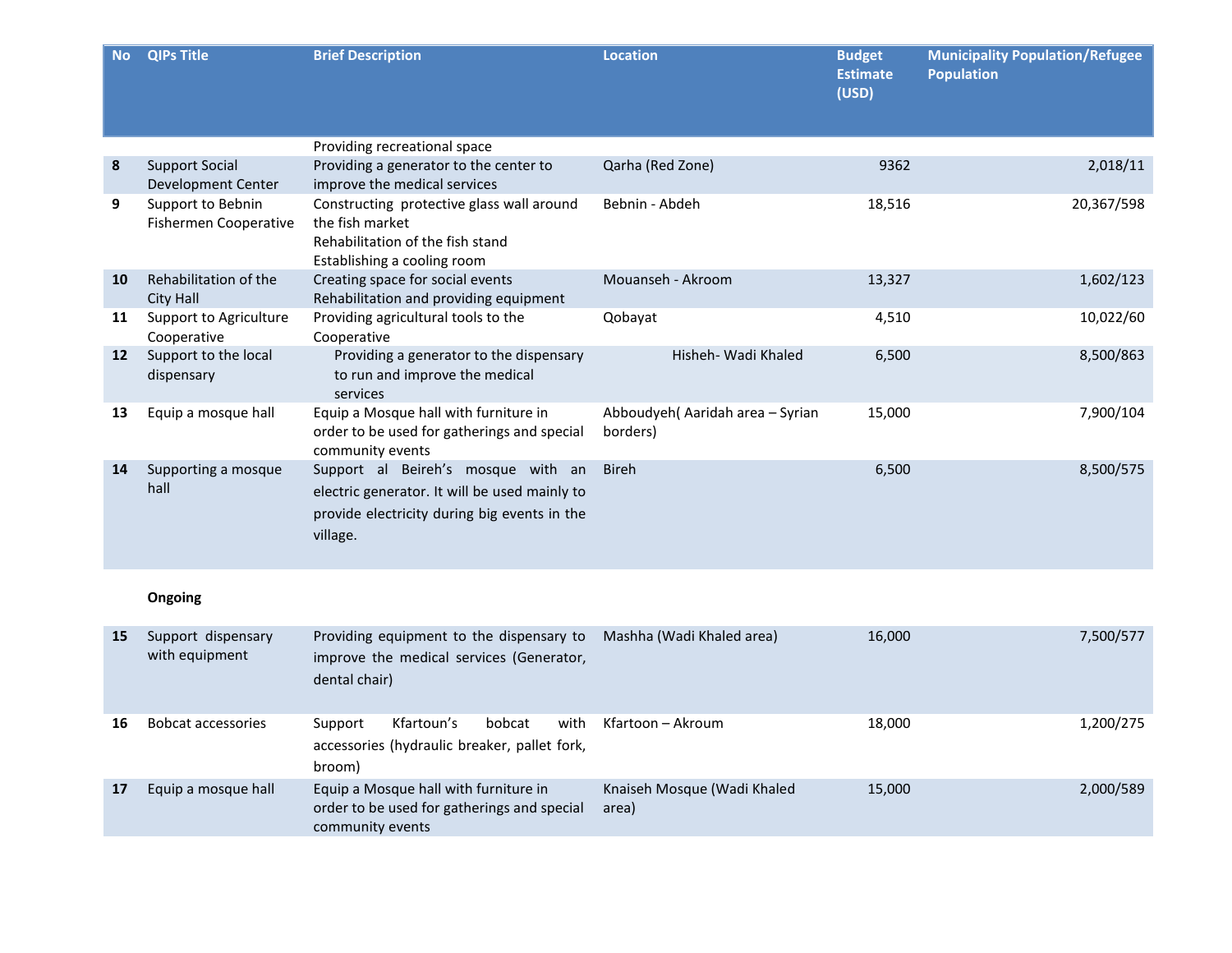| <b>No</b> | <b>QIPs Title</b>                       | <b>Brief Description</b>                                                                                                                                                                         | <b>Location</b>        | <b>Budget</b><br><b>Estimate</b><br>(USD) | <b>Municipality Population/Refugee</b><br><b>Population</b> |
|-----------|-----------------------------------------|--------------------------------------------------------------------------------------------------------------------------------------------------------------------------------------------------|------------------------|-------------------------------------------|-------------------------------------------------------------|
| 18        | Equip a mosque hall                     | Equip a mosque hall with furniture and<br>equipment to be used by the village for<br>special occasions                                                                                           | Akroum                 | 13,000                                    | 1,780/137                                                   |
| 19        | Ground preparation for<br>public garden | Fixing the ground next to the public garden<br>in order to protect the area from pollution<br>to<br>for<br>and<br>playground<br>prepare<br>implementation by NGOs (Delays due to<br>bad weather) | Mogaibleh- Wadi Khaled | 15,000                                    | 2,100/380                                                   |
| 20        | Public garden                           | Supporting the municipality in the creation<br>of the public garden<br>Creating space for social events (Delays<br>due to bad weather)                                                           | Andaket                | 8,300                                     | 8,073/94                                                    |

## *Bekaa*

| <b>No</b> | <b>QIPs Title</b>                           | <b>Brief Description</b>                                                                                                                                              | Location | <b>Budget</b><br><b>Estimate</b> | <b>Municipality</b><br><b>Population/Refugee</b><br><b>Population</b> |
|-----------|---------------------------------------------|-----------------------------------------------------------------------------------------------------------------------------------------------------------------------|----------|----------------------------------|-----------------------------------------------------------------------|
|           | Completed                                   |                                                                                                                                                                       |          |                                  |                                                                       |
|           | Garbage bins/ Awareness<br>raising campaign | Distribution of 15 garbage bins in highly littered<br>areas of Aarsal in addition to graffiti drawing as an<br>awareness raising campaigns related to<br>environment. | Aarsal   | 9,000                            | 30,000/10,000                                                         |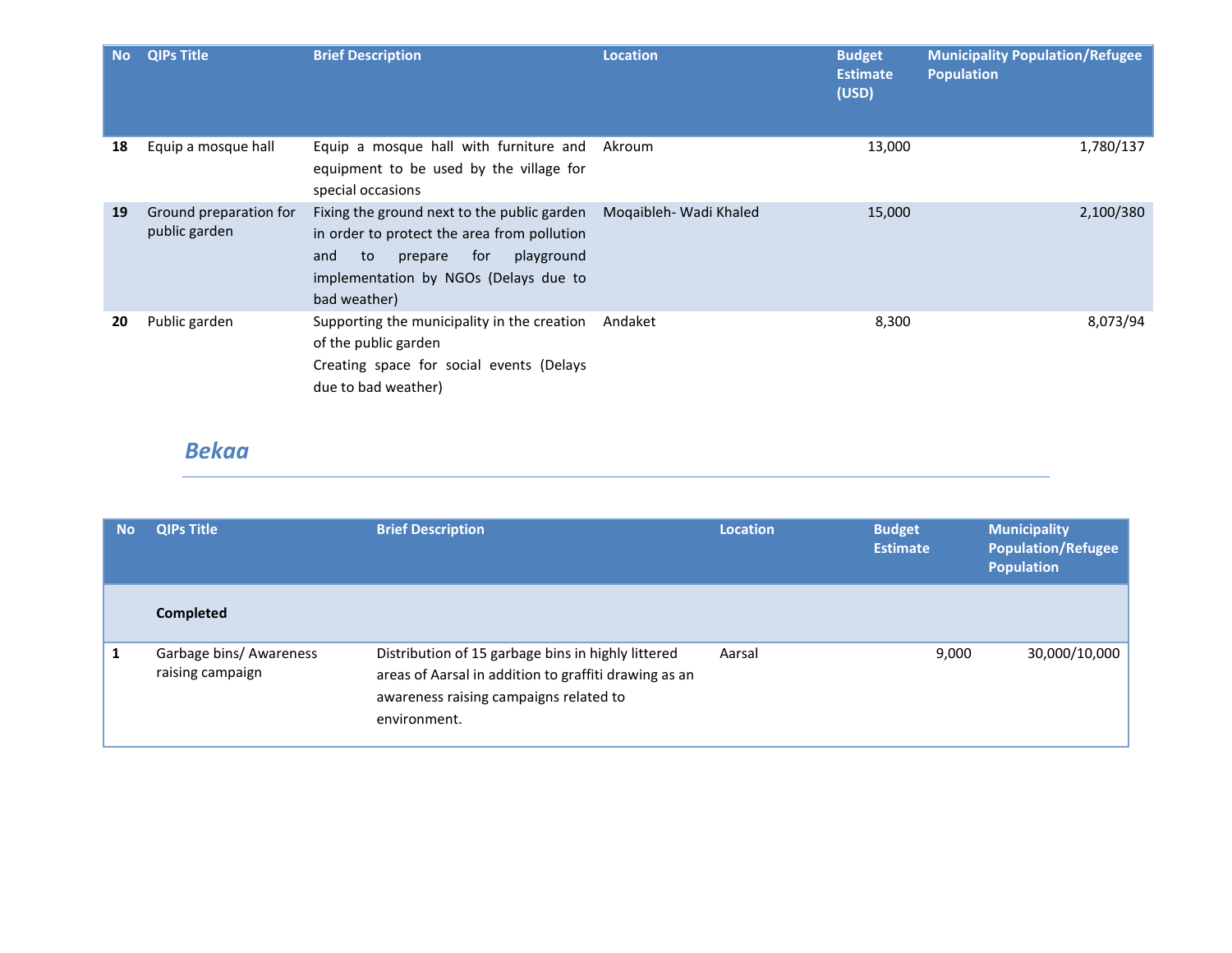| <b>No</b>      | <b>QIPs Title</b>                                                     | <b>Brief Description</b>                                                                                                                                                                                                                                                                                                    | <b>Location</b>  | <b>Budget</b><br><b>Estimate</b> | <b>Municipality</b><br><b>Population/Refugee</b><br><b>Population</b> |
|----------------|-----------------------------------------------------------------------|-----------------------------------------------------------------------------------------------------------------------------------------------------------------------------------------------------------------------------------------------------------------------------------------------------------------------------|------------------|----------------------------------|-----------------------------------------------------------------------|
| $\overline{2}$ | Movie club in Joussour<br>association                                 | Creation of a Cinema club for youth in Irsal. DRC<br>will be equipping a room in Al Jousour organization<br>with relevant items for a cinema club (LCD, DVDs,<br>Chairs, closets etc) in addition, DRC consultant<br>will be conducting a training for Syrian and<br>Lebanese volunteers on how to run a cinema club        | Aarsal           | 6,000                            | 30,000/10,000                                                         |
| 3              | LAY Computer Lab equipment                                            | Equipping the LAY NGO computer lab with 8<br>desktops. The lab will offer Microsoft office<br>courses, social media, photoshop and 2 D max.<br>Each course will last 2 months and will take place 3<br>times a week. It will target 200 Syrian children, 200<br>Lebanese children, 25 youth per 2 month training<br>course. | <b>Bar Elias</b> | 8,000                            | 10,000/5,000                                                          |
| 4              | 2 shelter boxes at Rawda<br><b>Elementary School</b>                  | Supporting Rawda Elementary School with 2<br>shelter boxes to be used as teaching classes                                                                                                                                                                                                                                   | Rawda            | 5,000                            | 4,000/1,000                                                           |
| 5              | Rehabilitation and maintenance<br>at Majdal Anjar Secondary<br>School | Rehabilitation and maintenance of water taps,<br>toilets, class rooms and water leakage in Majdal<br>anjar Secondary School                                                                                                                                                                                                 | Majdal Anjar     | 3,800                            | 23,300/4,000                                                          |
| 6              | Rehabilitation and maintenance<br>at Al Manahel School                | Rehabilitation and maintenance of class rooms and<br>desks at Al Manahel School                                                                                                                                                                                                                                             | Majdal Anjar     | 3,000                            | 23,300/4,000                                                          |
| 7              | SAWA mobile caravan                                                   | Funding of the activities which will be held in the<br>areas with high refugee concentration and<br>provision of equipment (chairs).                                                                                                                                                                                        | <b>Baalbeck</b>  | 6,800                            | 100,000/10,000                                                        |
| 8              | Ras el Ain public garden<br>children space                            | Maintenance of the already existing children<br>games in Ras el Ain public garden and adding new<br>ones                                                                                                                                                                                                                    | <b>Baalbeck</b>  | 6,000                            | 100,000/10,000                                                        |
| 9              | Majdal Anjar computer Lab of<br>Al Houdoud club.                      | Equipping the Al Houdoud club in partnership with<br>the municipality with 8 desktops.                                                                                                                                                                                                                                      | Majdal Anjar     | 8,000                            | 23,000                                                                |